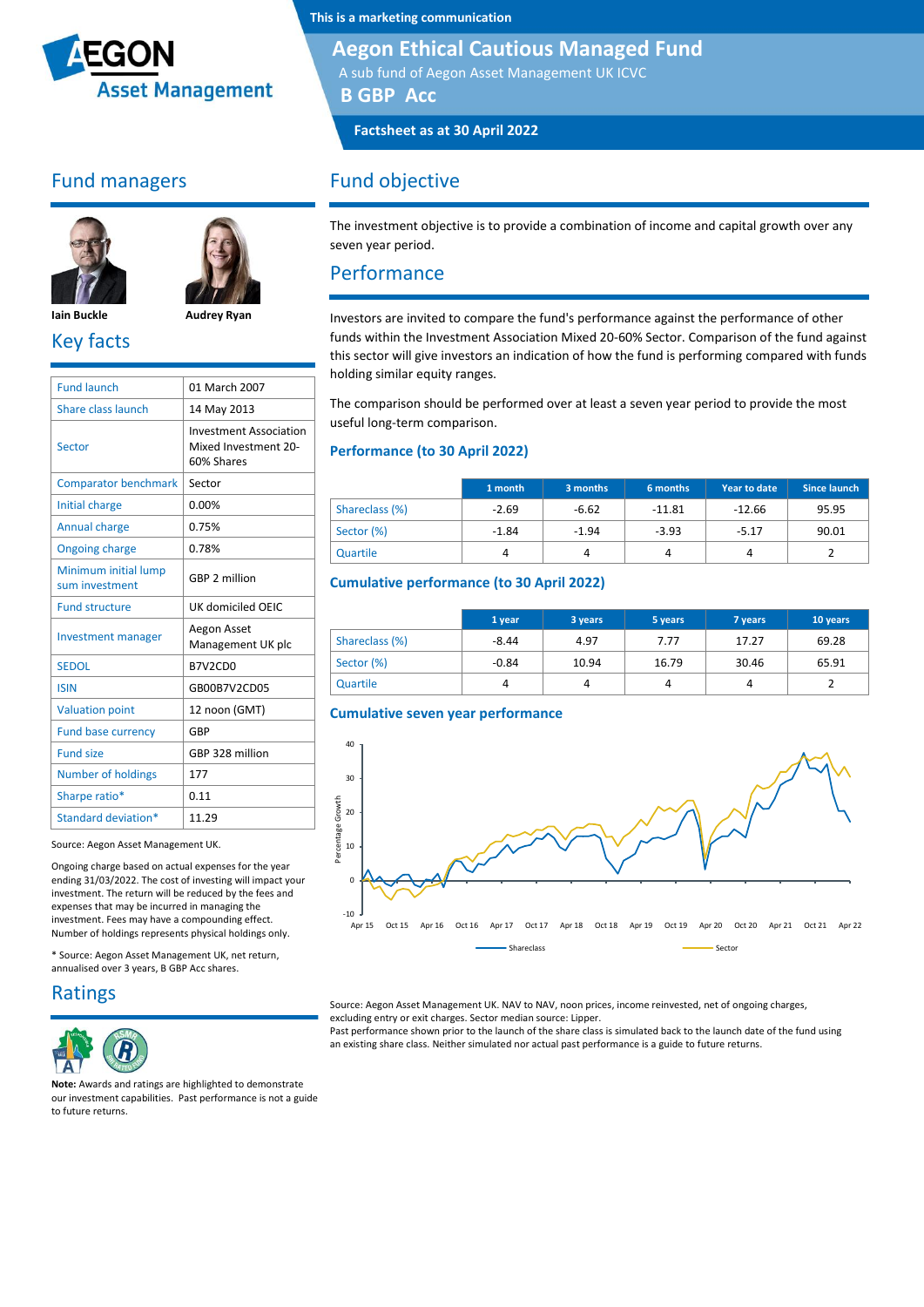## Discrete year performance

The table below shows performance over rolling discrete 12-month periods. Past performance does not predict future returns.

|                | 30/04/2022 |       |         |      |      | 30/04/2021 30/04/2020 30/04/2019 30/04/2018 30/04/2017 30/04/2016 30/04/2015 30/04/2014 30/04/2013 |         |       |      |       |
|----------------|------------|-------|---------|------|------|----------------------------------------------------------------------------------------------------|---------|-------|------|-------|
| Shareclass (%) | $-8.44$    | 15.63 | $-0.85$ | 0.07 | 2.60 | 8.74                                                                                               | 0.07    | 11.01 |      |       |
| Sector (%)     | $-0.84$    | 15.68 | $-3.52$ | 2.54 | 2.95 | 12.85                                                                                              | $-1.45$ | 8.89  | 4.14 | 13.27 |
| Quartile       |            |       |         | 4    |      |                                                                                                    |         |       |      |       |

Source: Aegon Asset Management UK. NAV to NAV, noon prices, income reinvested, net of ongoing charges, excluding entry or exit charges. Sector median source: Lipper. Past performance shown prior to the launch of the share class is simulated back to the launch date of the fund using an existing share class. Neither simulated nor actual past performance is a guide to future returns.

# Asset allocation (%)

| <b>Equities</b> | 54.5  |
|-----------------|-------|
| <b>Bonds</b>    | 40.6  |
| Cash            | 4.9   |
| <b>Total</b>    | 100.0 |

### Bond quality breakdown (%)

| <b>AAA</b>   | 2.6   |
|--------------|-------|
| AA           | $5.2$ |
| A            | 14.1  |
| <b>BBB</b>   | 16.3  |
| <b>BB</b>    | 0.7   |
| B            | 0.6   |
| <b>NR</b>    | 1.1   |
| <b>Total</b> | 40.6  |

# Top 5 bond holdings (%)

| NETWORK RAIL INFRA FIN 3% 07/09/2023          | 2.0 |
|-----------------------------------------------|-----|
| TRANSPORT FOR LONDON 2.125% 24/04/2025 EMTN   | 1.8 |
| DEUTSCHE BAHN FIN GMBH 3.125% 24/07/2026 EMTN | 1.3 |
| INTL BK RECON & DEVELOP 1% 19/12/2022 EMTN    | 11  |
| BANK OF MONTREAL 1.625% 21/06/2022 EMTN       | 0.9 |

# Sector allocation - equities (%)

| <b>Basic Materials</b>        | 0.7  |
|-------------------------------|------|
| <b>Consumer Services</b>      | 0.5  |
| <b>Financials</b>             | 11.9 |
| <b>Health Care</b>            | 0.5  |
| <b>Industrials</b>            | 14.7 |
| <b>Technology</b>             | 8.5  |
| <b>Telecommunications</b>     | 1.3  |
| <b>Utilities</b>              | 1.9  |
| <b>Consumer Discretionary</b> | 10.6 |
| <b>Energy</b>                 | 0.3  |
| <b>Real Estate</b>            | 3.7  |
| <b>Total</b>                  | 54.5 |

# Top 5 equity holdings (%)

| <b>RELX PLC</b>                     | 2.9 |
|-------------------------------------|-----|
| DIPLOMA PLC                         | 2.1 |
| <b>SSE PLC</b>                      | 1.9 |
| <b>GB GROUP PLC</b>                 | 1.9 |
| <b>WATCHES OF SWITZERLAND GROUP</b> | 1.7 |